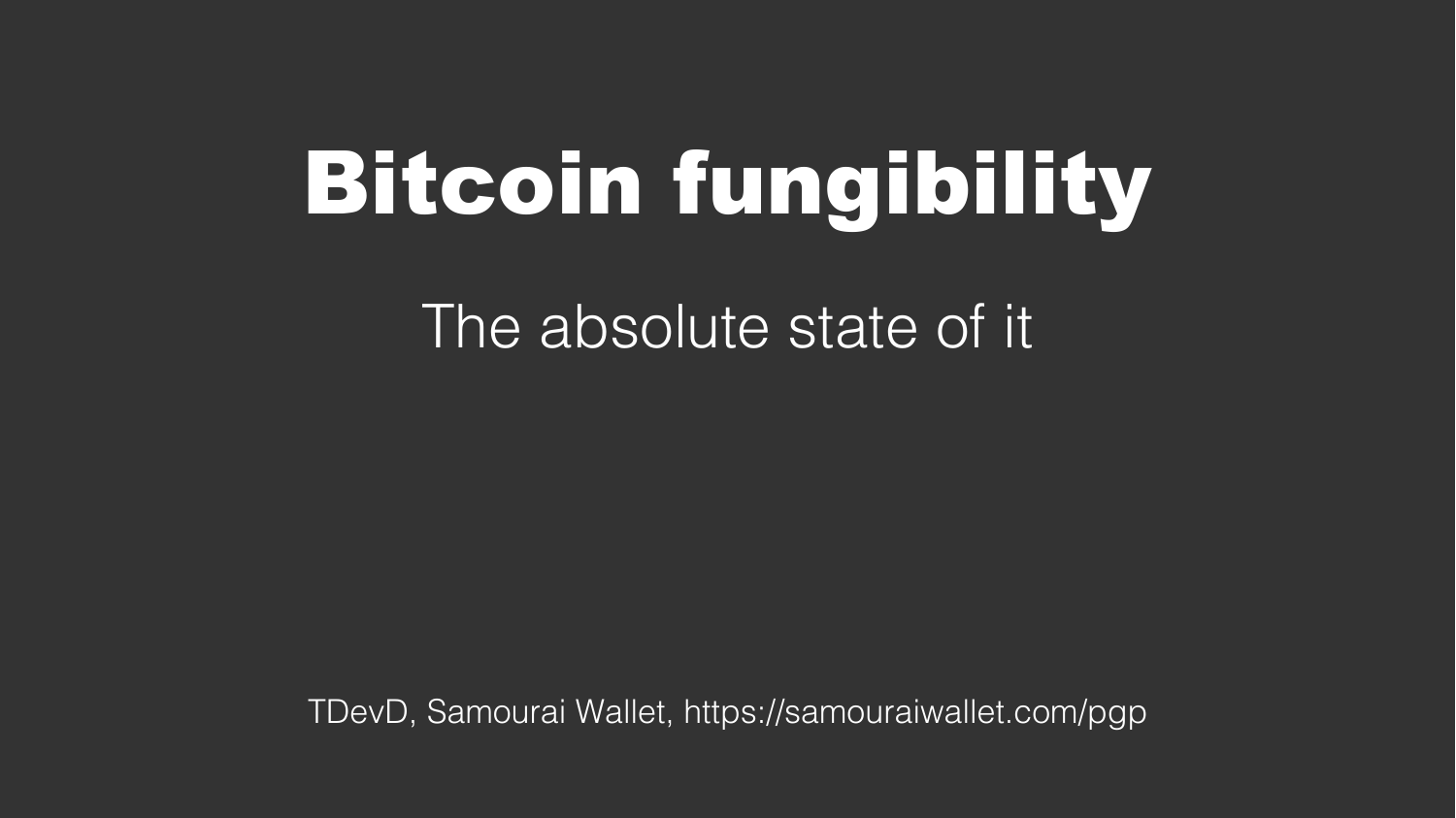## Original sin

We dropped the ball and allowed Bitcoin to be defined as "money".

Satoshi's white paper : "digital cash"

Bitcoin  $==$  text, 1<sup>st</sup> amendment

"Wallets" == keychains

Pseudonymous bitcoin : Did Satoshi think things through ? Did he place too much faith in an emerging circular economy ?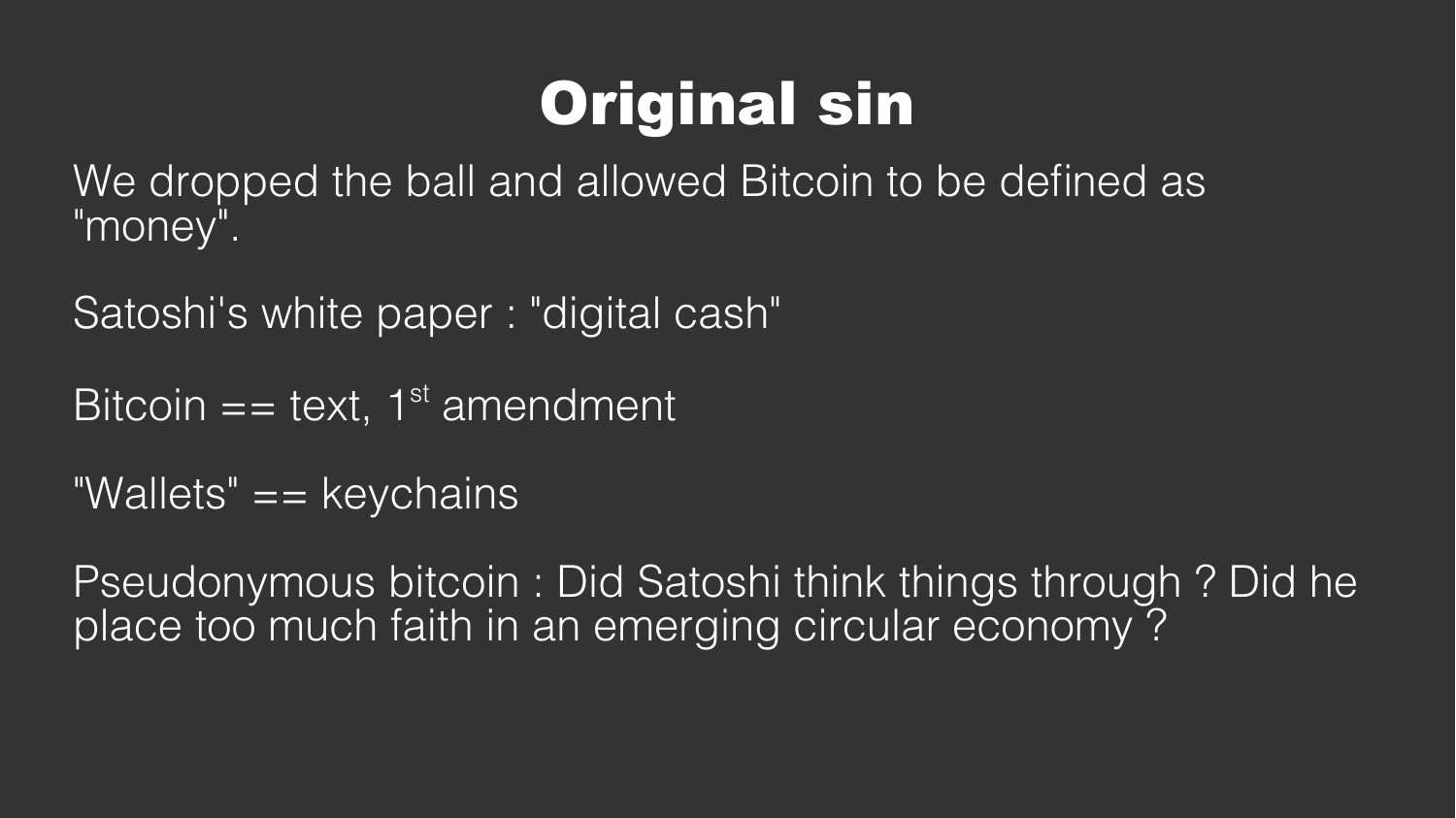## Regulatory capture

- KYC/AML
- FATF "guidelines"
- Pre-emptive compliance (ex. : La Maison du Bitcoin, Bull Bitcoin)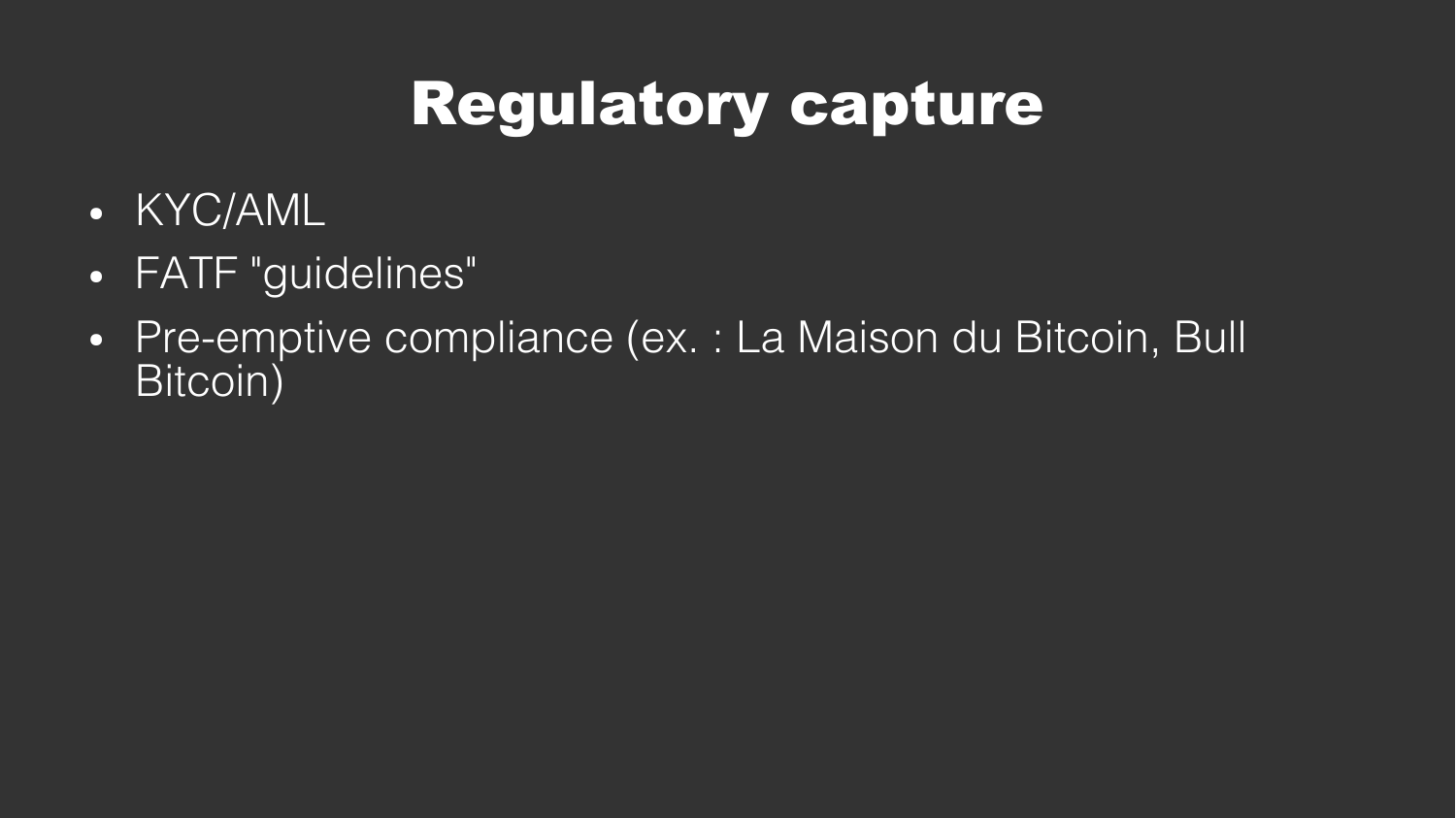#### Financialisation

- GBTC
- ETFs : Bermuda, Canada
- Futures : CBOE, CME (also offers options on futures)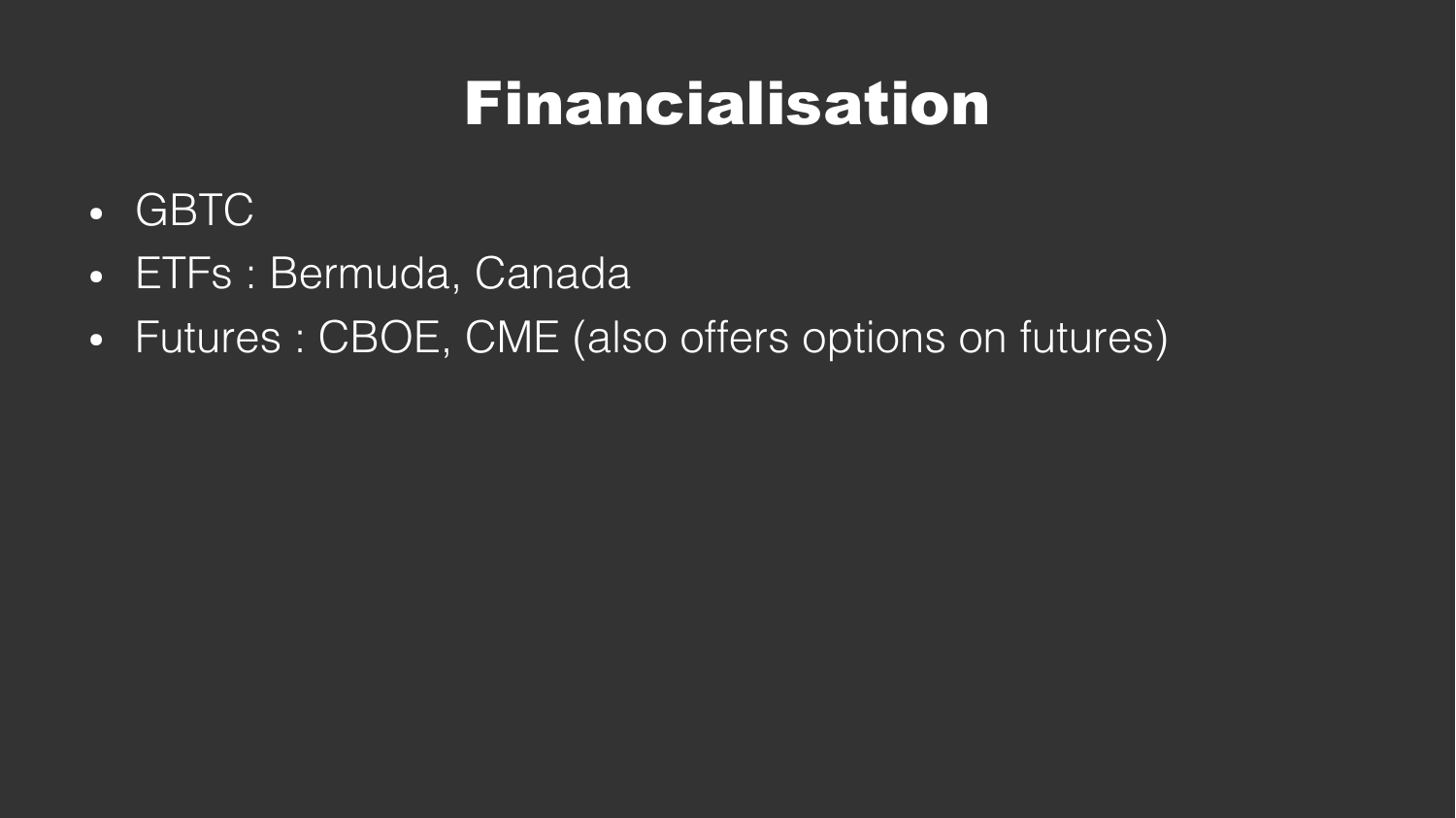#### Stockholm syndrome

- NgU is enslavement to fiat
- "NgU tech" is intellectual sloth
- Magical thinking : "designed to pump forever"
- KYC-DCA : CashApp, RobinHood, Revolut
- LNStrike
- Podcast "influencers" pimping KYC on-boarding services and/or accepting them as sponsors.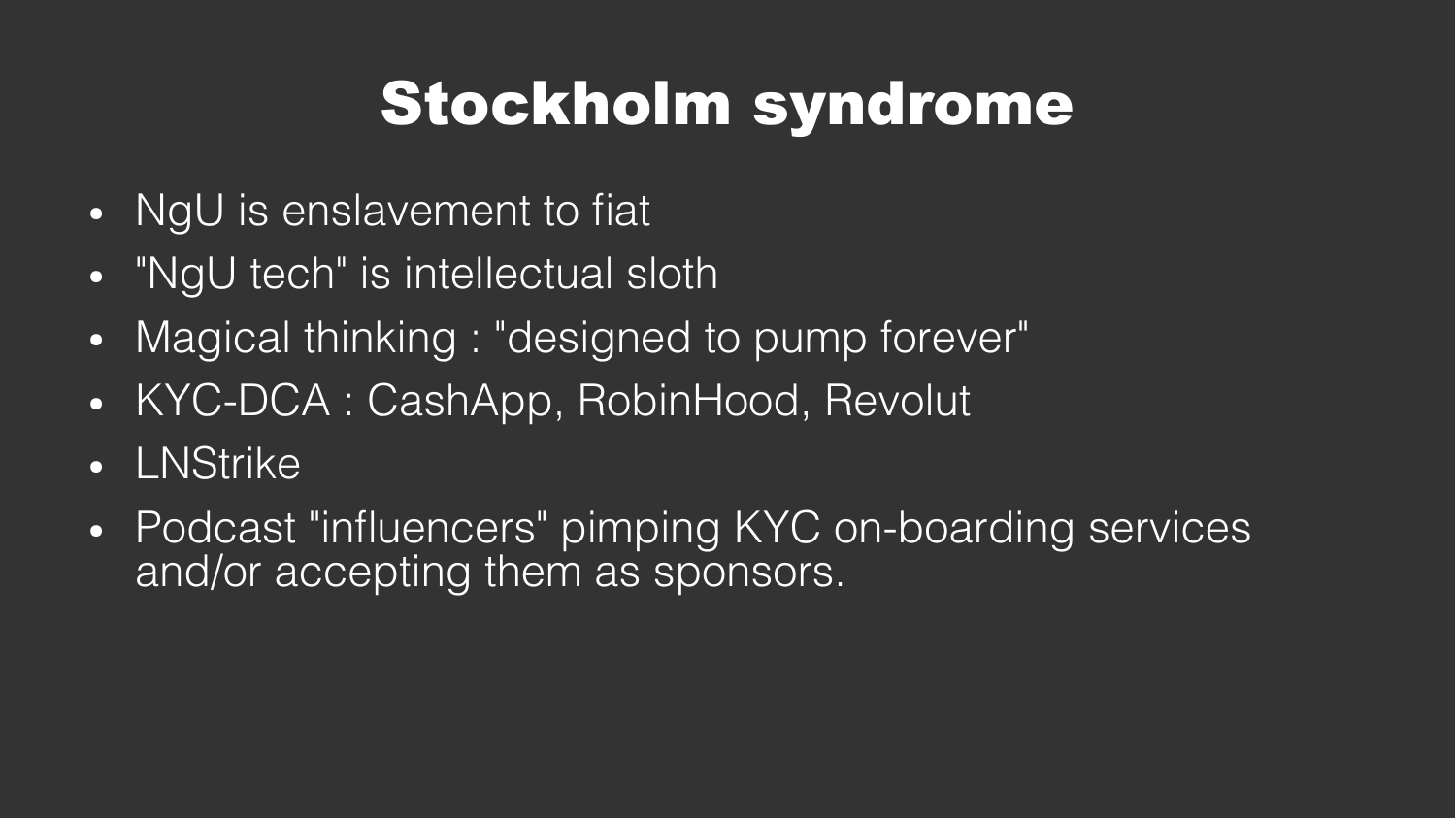## Privacy : stunted protocol growth

- Toxic elitism, NIH ("not invented here")
- Foot dragging by Core. Anyone remember Dandelion ? Still think we will see on-chain sigagg ?
- BIP bureaucrapping
- "Ossification" is a euphemism for knee capping
- Appeals to authority : **Fuck GMax**, he never coded a coinjoin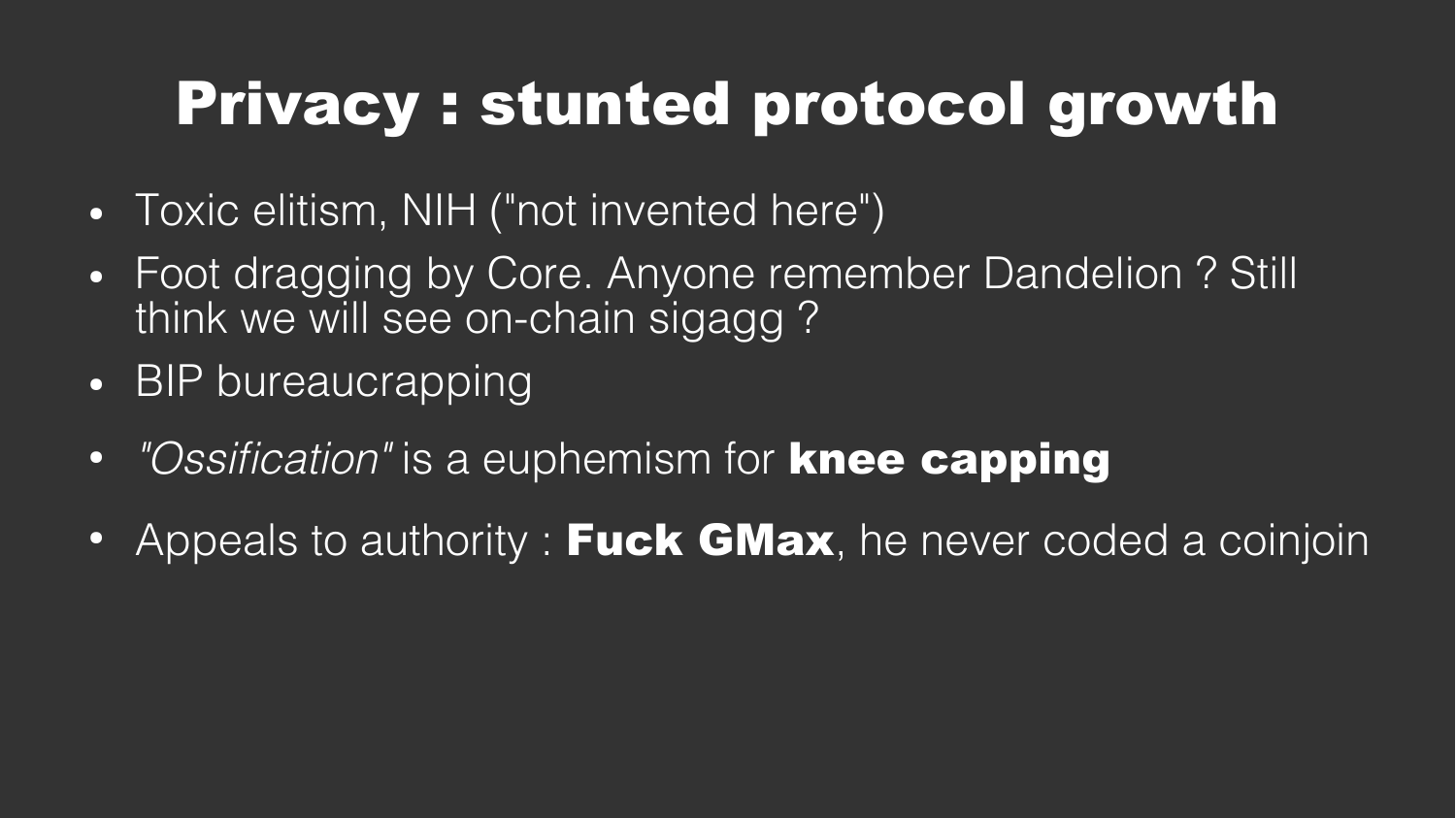#### What is happening now ?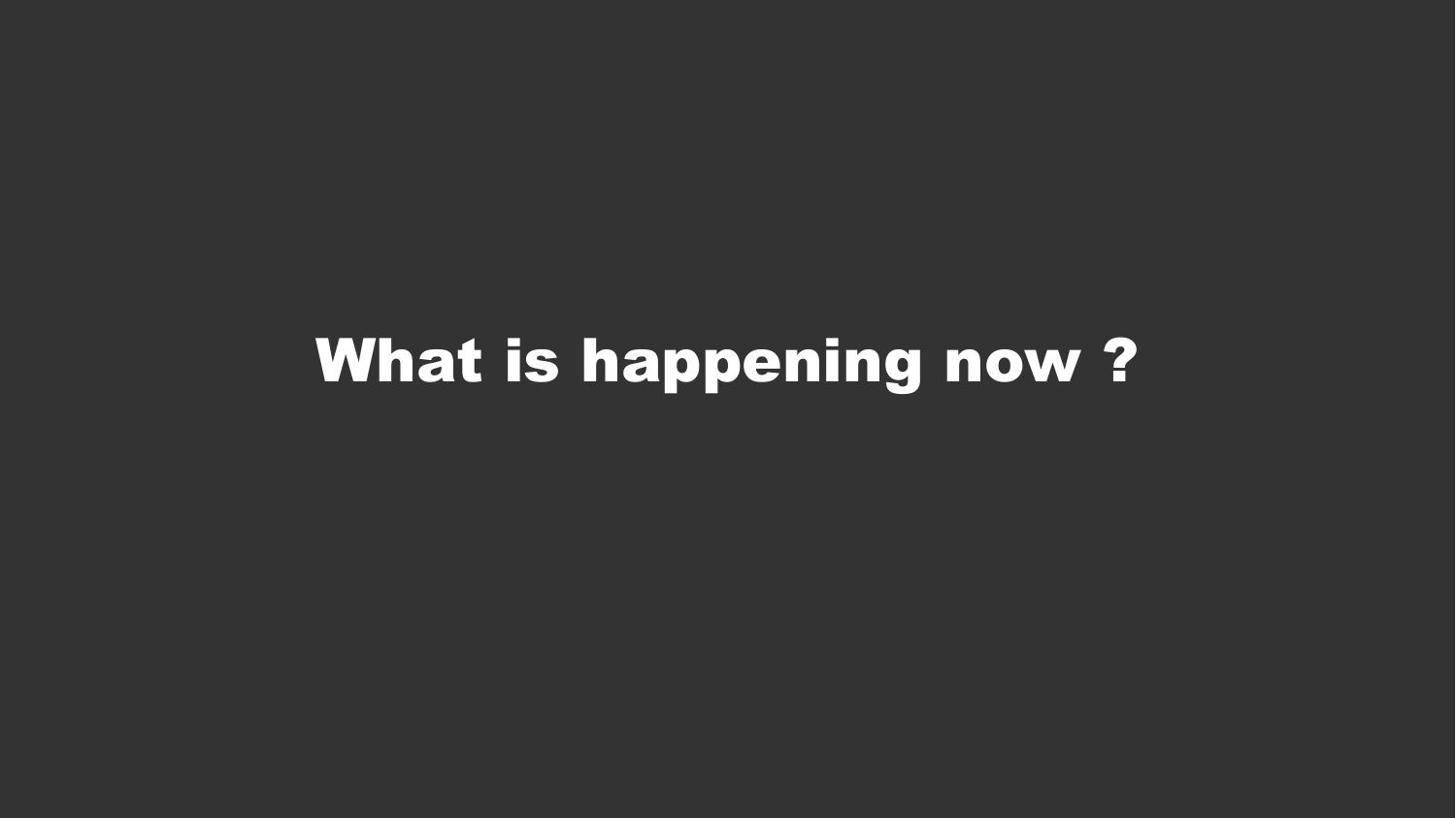# Good cop (walled garden)

Stealth white listing via walled garden approach :

- KYC of withdrawal addresses
- Chain analysis applied to deposits
- Chain analysis applied to withdrawals
- Rapid growth of 'de facto L2' : PayPal, CashApp, Revolut, **RobinHood**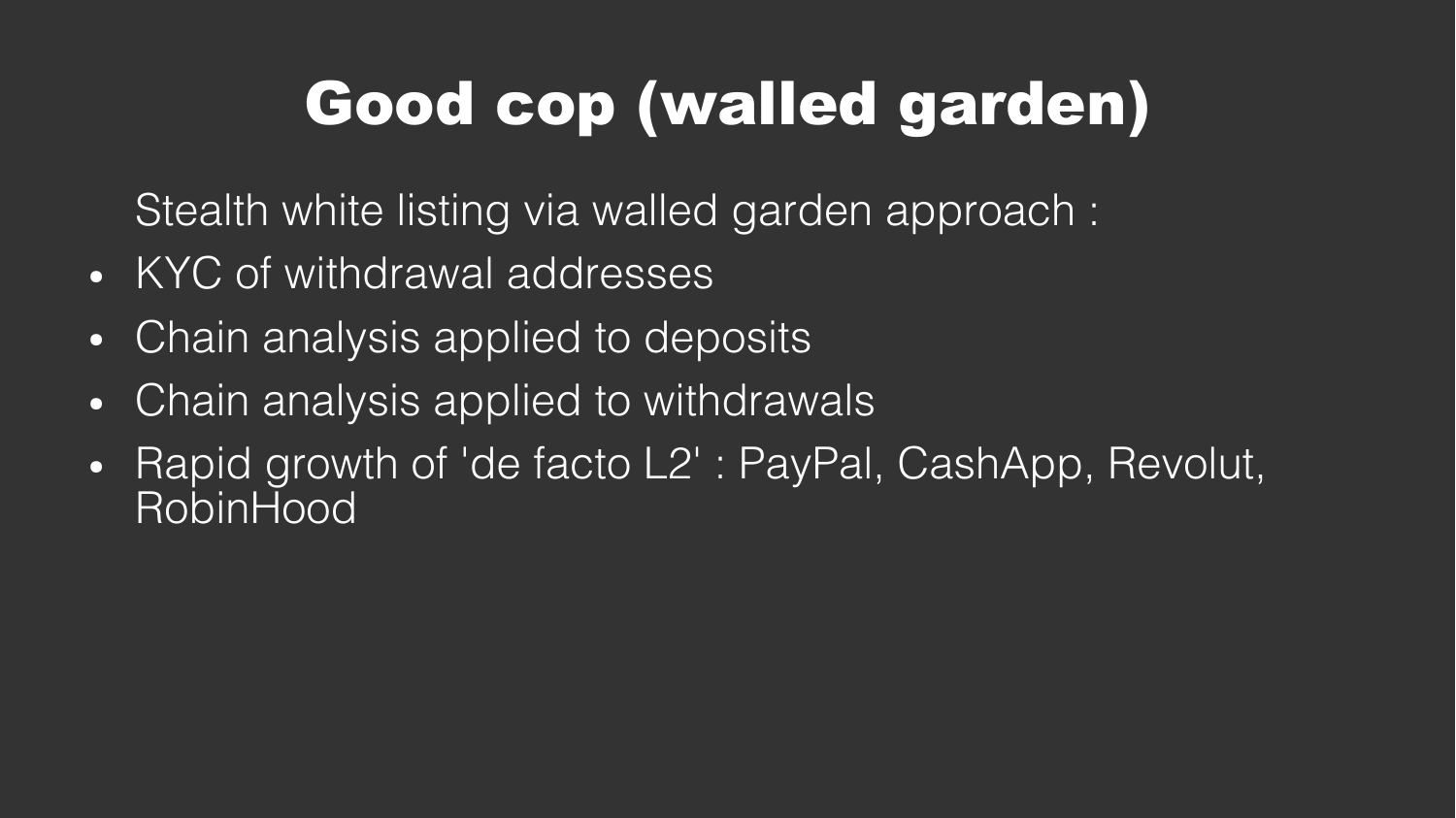# Bad cop (rogue addresses)

- Black listing
- OFAC
- Brave New World... Newspeak : "unhosted wallets"
- Wokeness creep : "compliant miners" and associated investment funds, VCs
- Flagging of coinjoins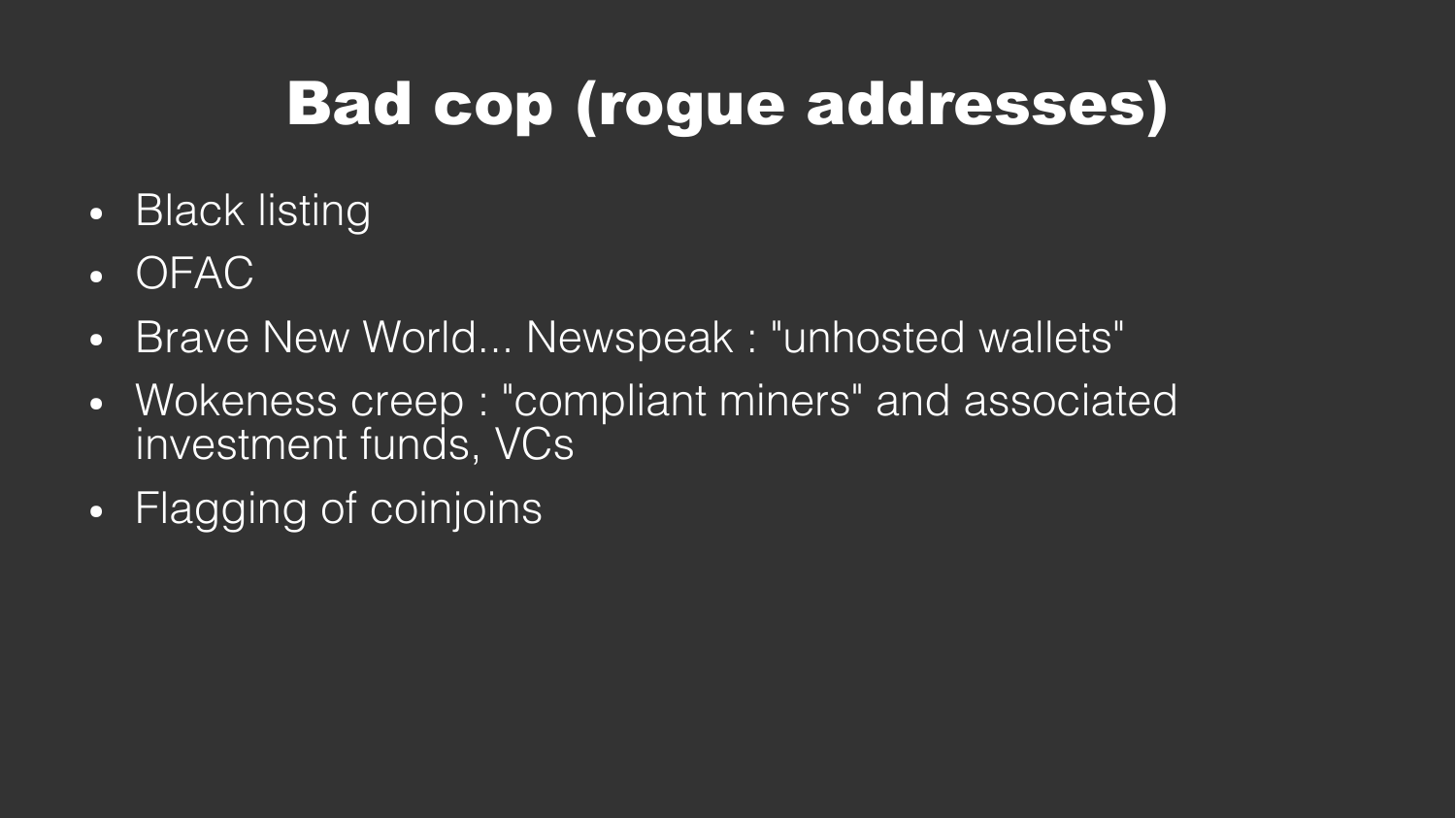# Fungibility

- Dread looks elsewhere
- DarkNet Bible looks elsewhere
- DNMs look elsewhere : Wall Street Market
- Chainalysis raises \$100m, valued at \$4.2b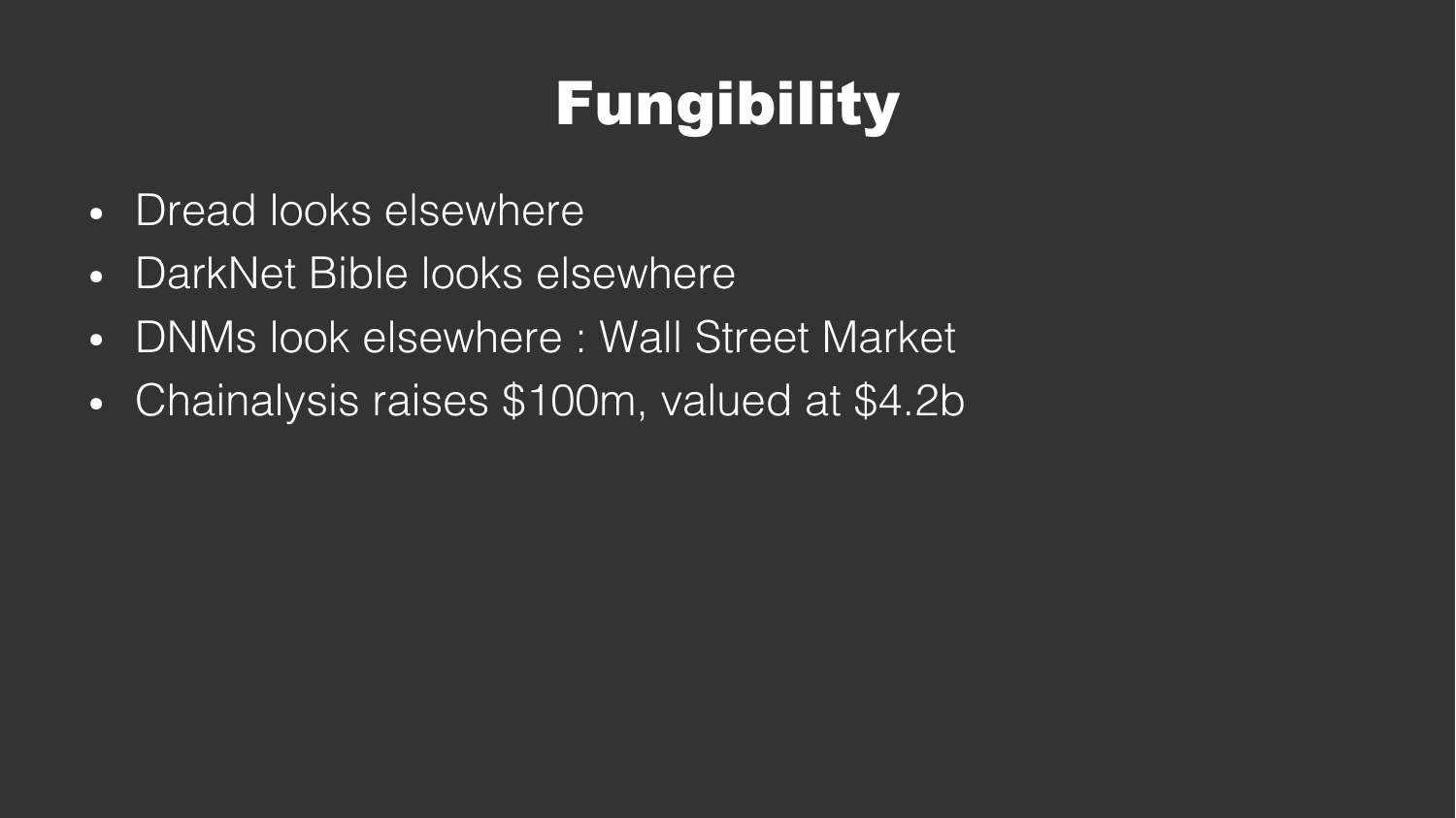#### "Use the tools" (h/t @Diverter\_NoKYC)

- 
- 
- 
- 
- 
- 
- -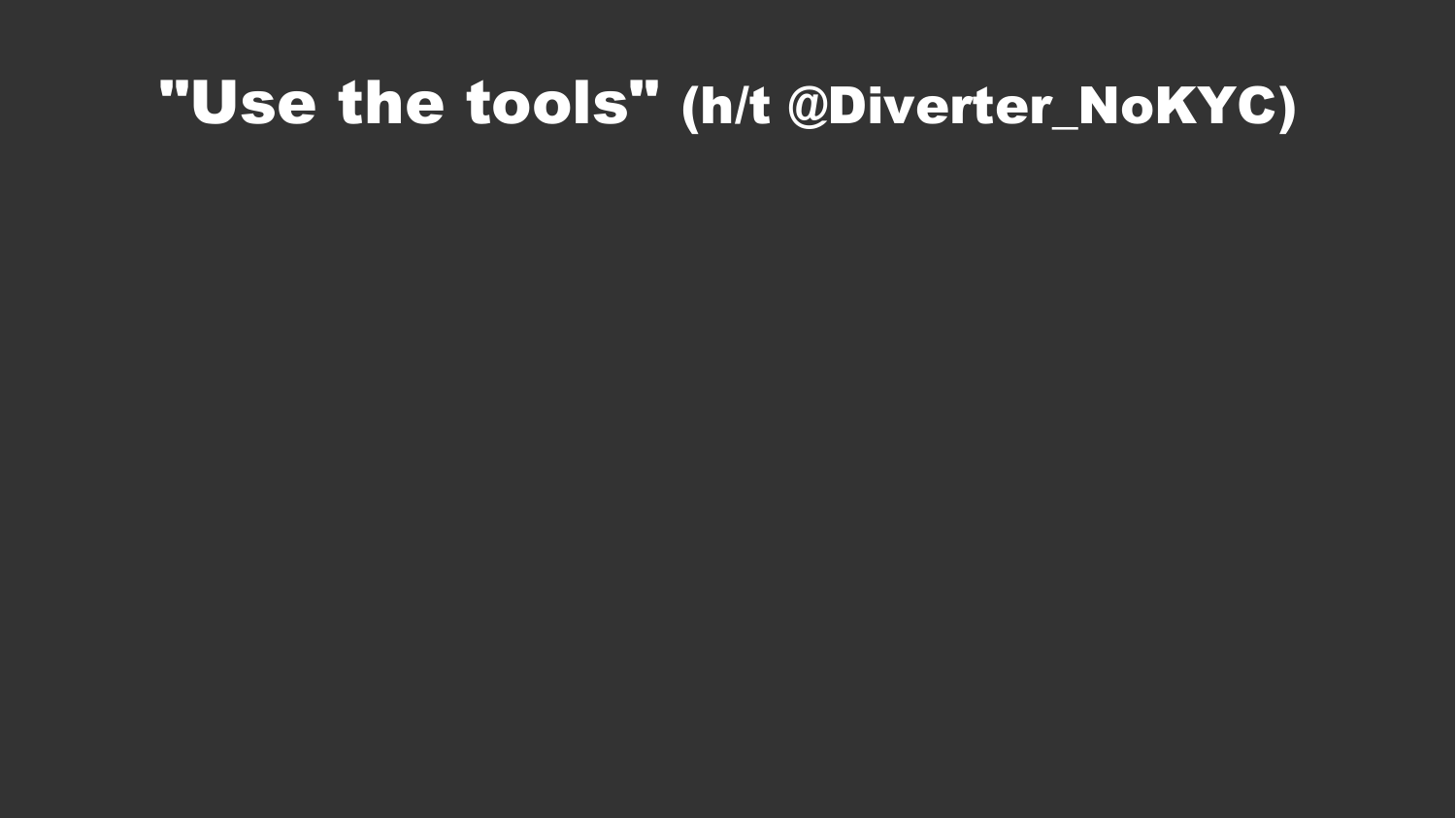## Lightning network

- Hub & spoke, not decentralized, LNBig, Bitrefill
- Designed for consumer market, "bank ready"
- Strong tendency to resort to custodial UI/UX
- Privacy pitfalls of Lightning are better understood : https://abytesjourney.com/lightning-privacy/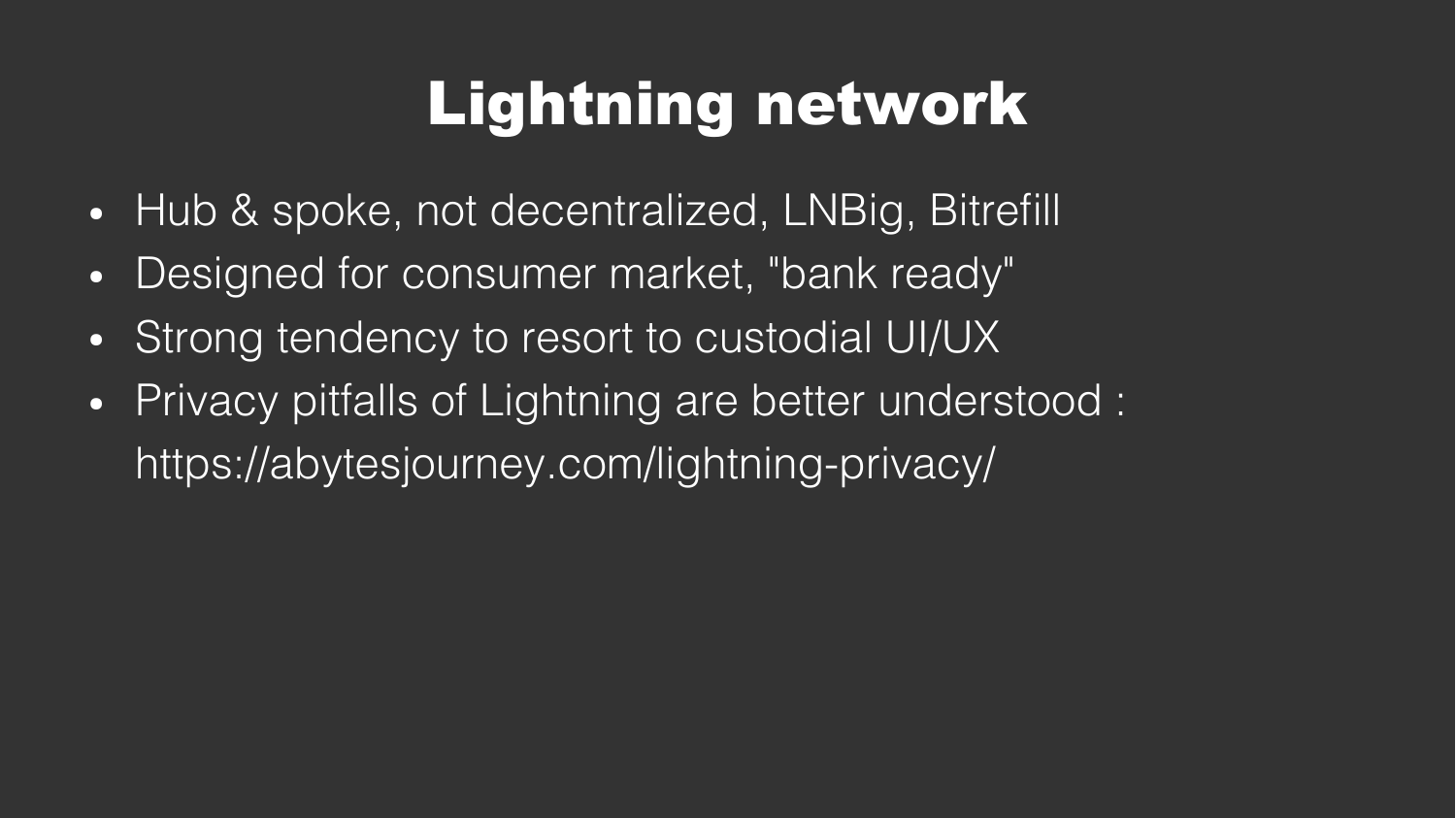# Liquid

- Originally presented as tool for exchange clearing but...
- ...custodial trojan horse
- Sucks in and neuters privacy features : today Confidential Transactions ("CT", crippled on Liquid), tomorrow Schnorr signature aggregation (CISA, "sigagg")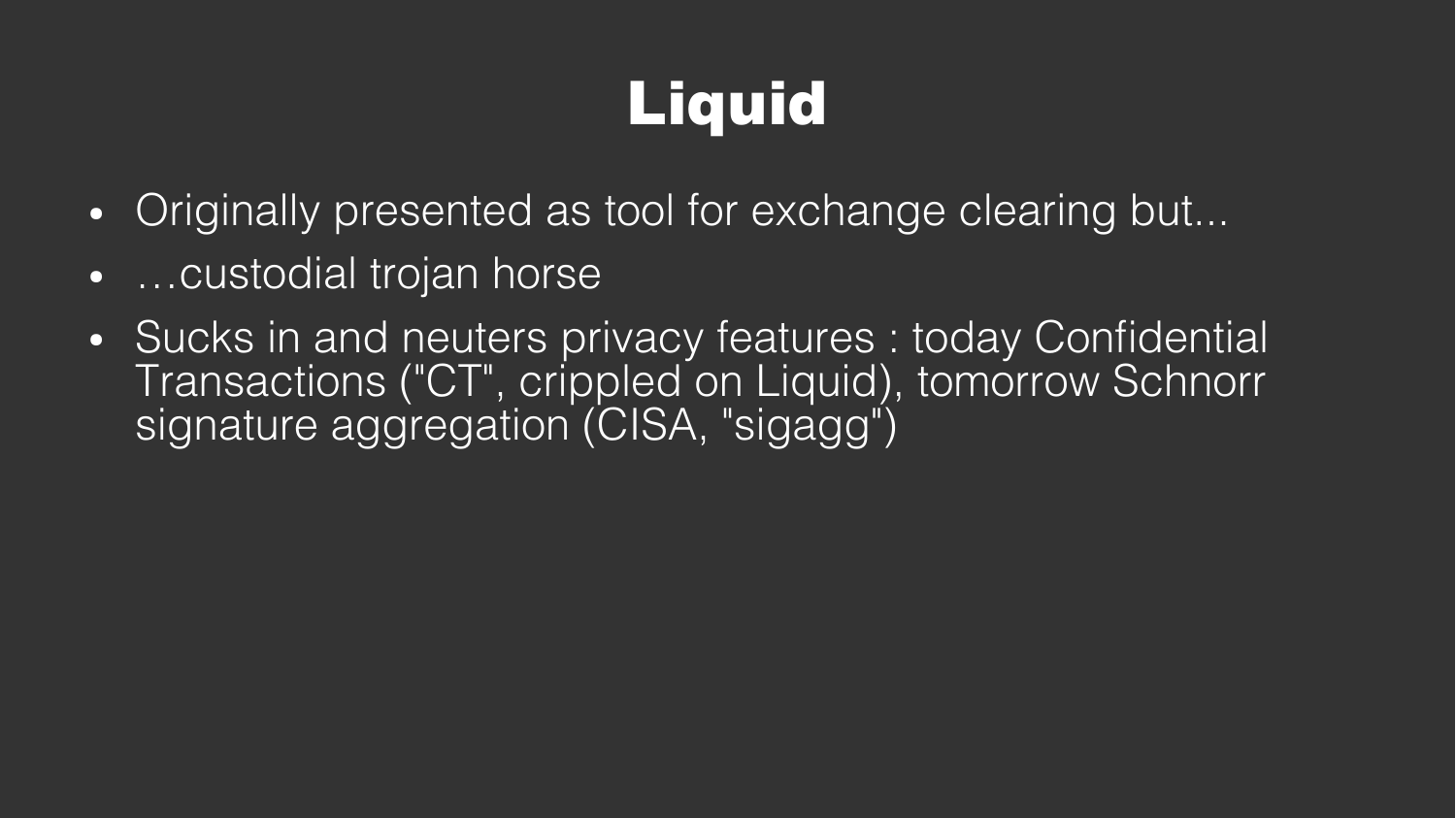## Ricochet

- Add hops to transaction history
- Stump blacklisting
- Protect against  $3<sup>rd</sup>$  party account closures
- Based on fungibility talk given by Adam Back and Blue Matt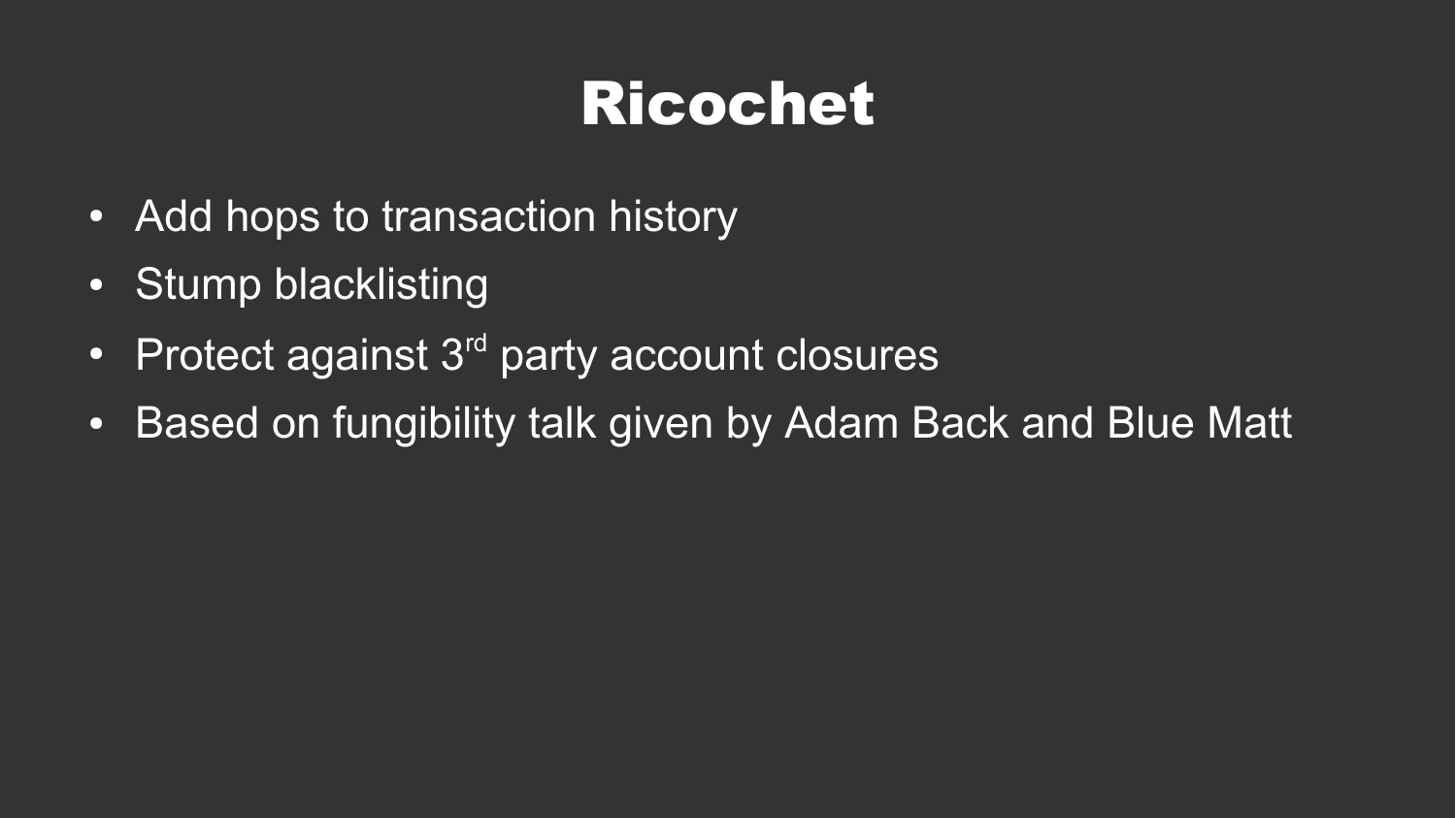# BIP47 / PayNyms

- Just send to PayNym. No need to request an address
- Built-in refund/return addressing
- User does not have to be online : no watchtowers, noncustodial
- No published address removes starting point for chain analysis
- V3 soon, test vectors replicated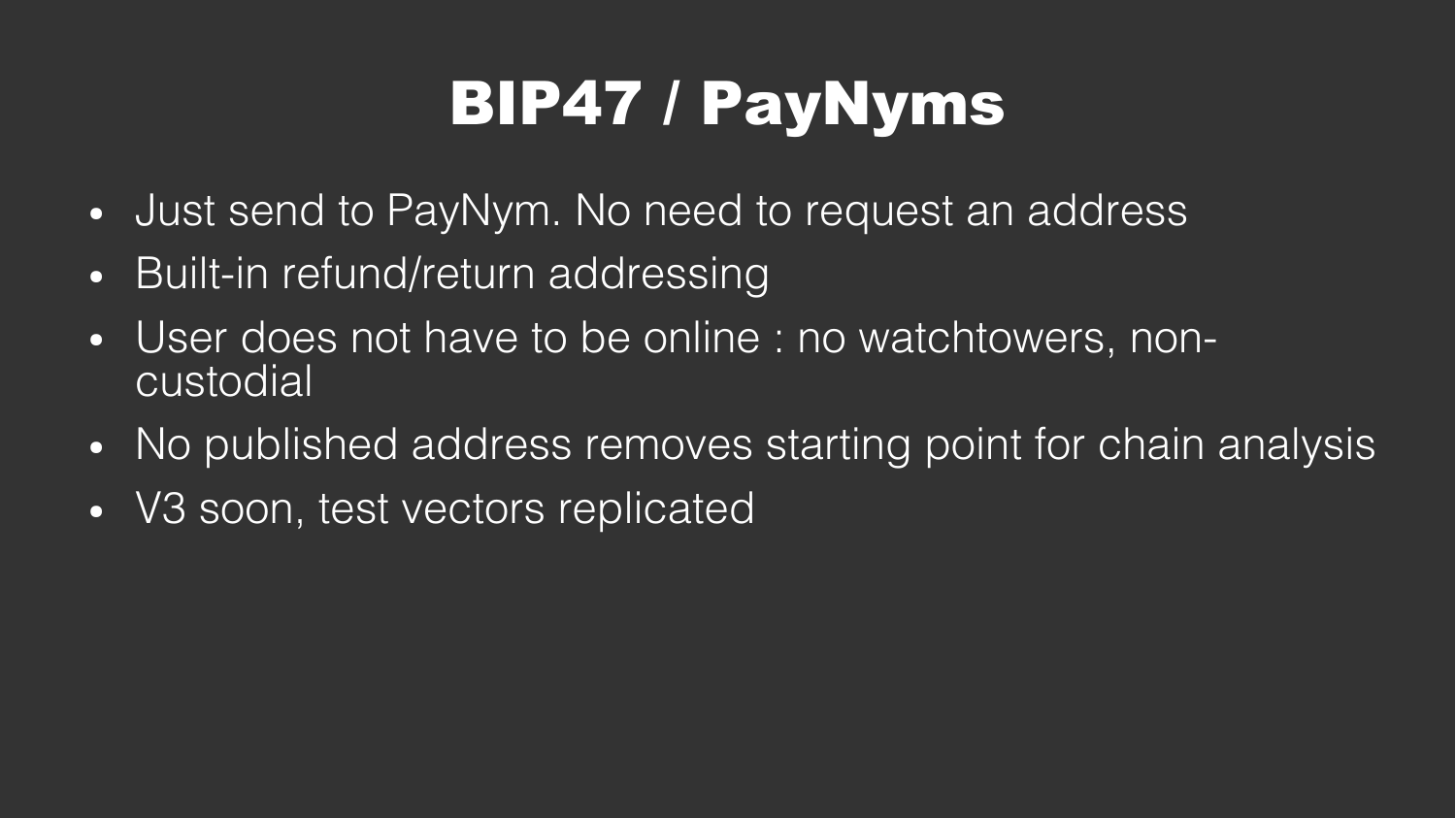## Coinjoin : done wrong

- Wasabi never implemented ZeroLink... but soon : stenographic i
- The "war on coinjoin" started from within : paid cronies refused to acknowledge, and still refuse to do so, deep flaws in i
- Influencer FUD (check Bio) : "likely illegal"
- CoinSwap: "Specifically, Belcher said that some users may prefer to use CoinJoin in situations where it is desirable to publicly prove that a UTXO's transaction history has been broken." https://archive.is/eM97I
- Nevermind the BIPs, here's stillborn P2EP : ignored by its own paid shills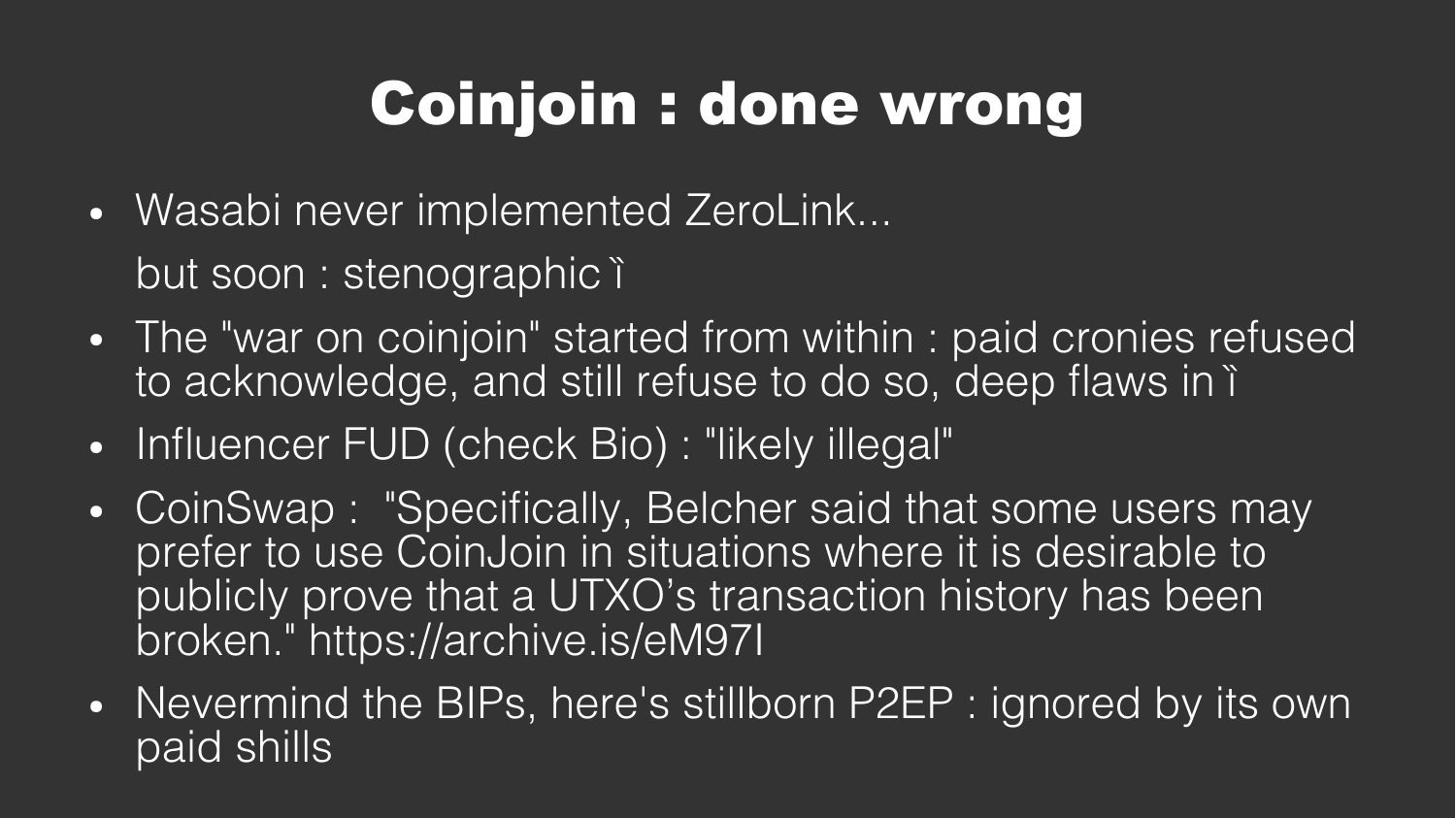# Coinjoin : done right

- Samourai Whirlpool only ZeroLink implementation to date: only 100% entropy coinjoins are guaranteed link busters
- Cahoots : Stowaway, STONEWALL(x2). More Cahoots to come.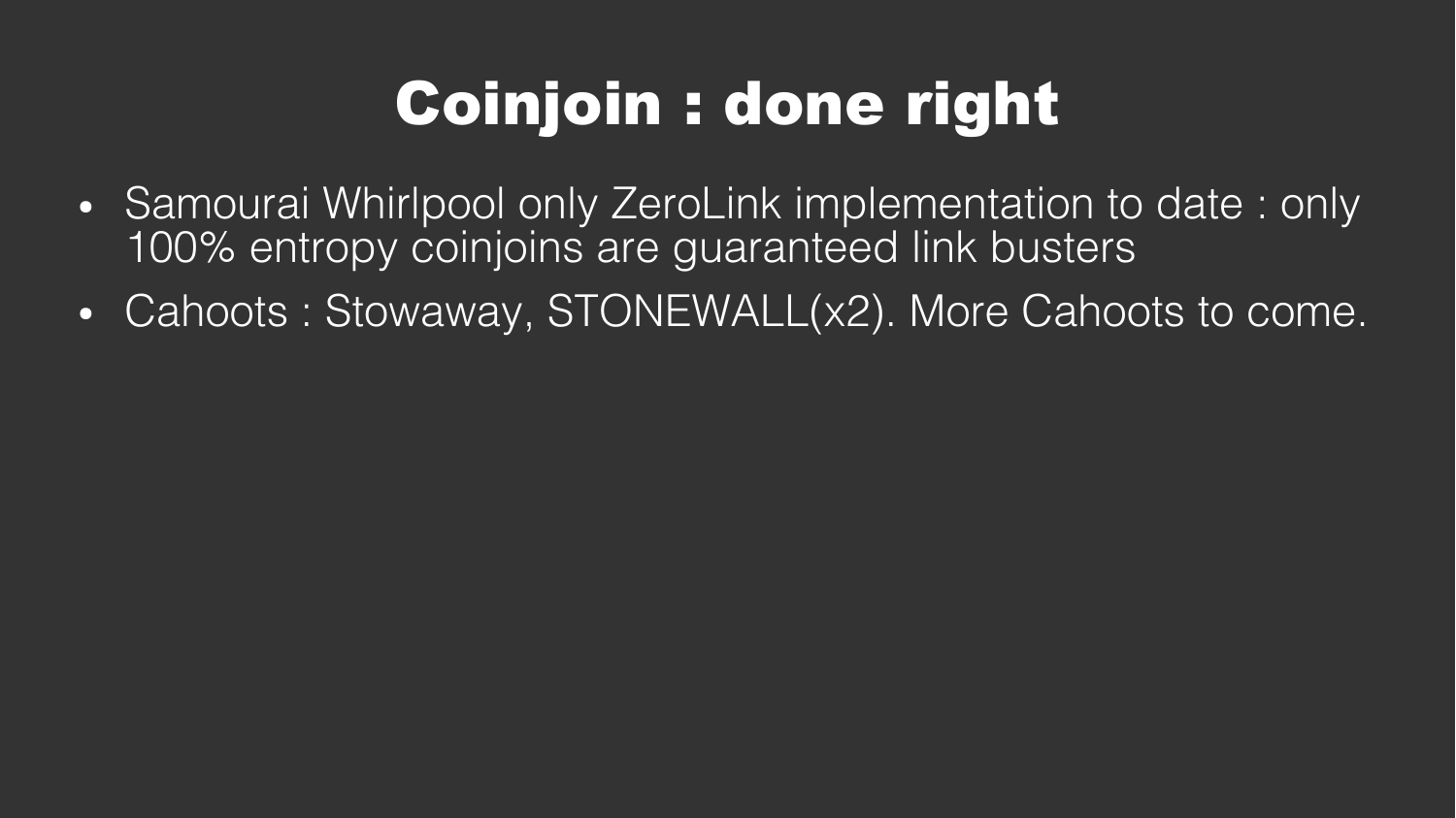# Coinjoin : A picture is worth 1496 combinations